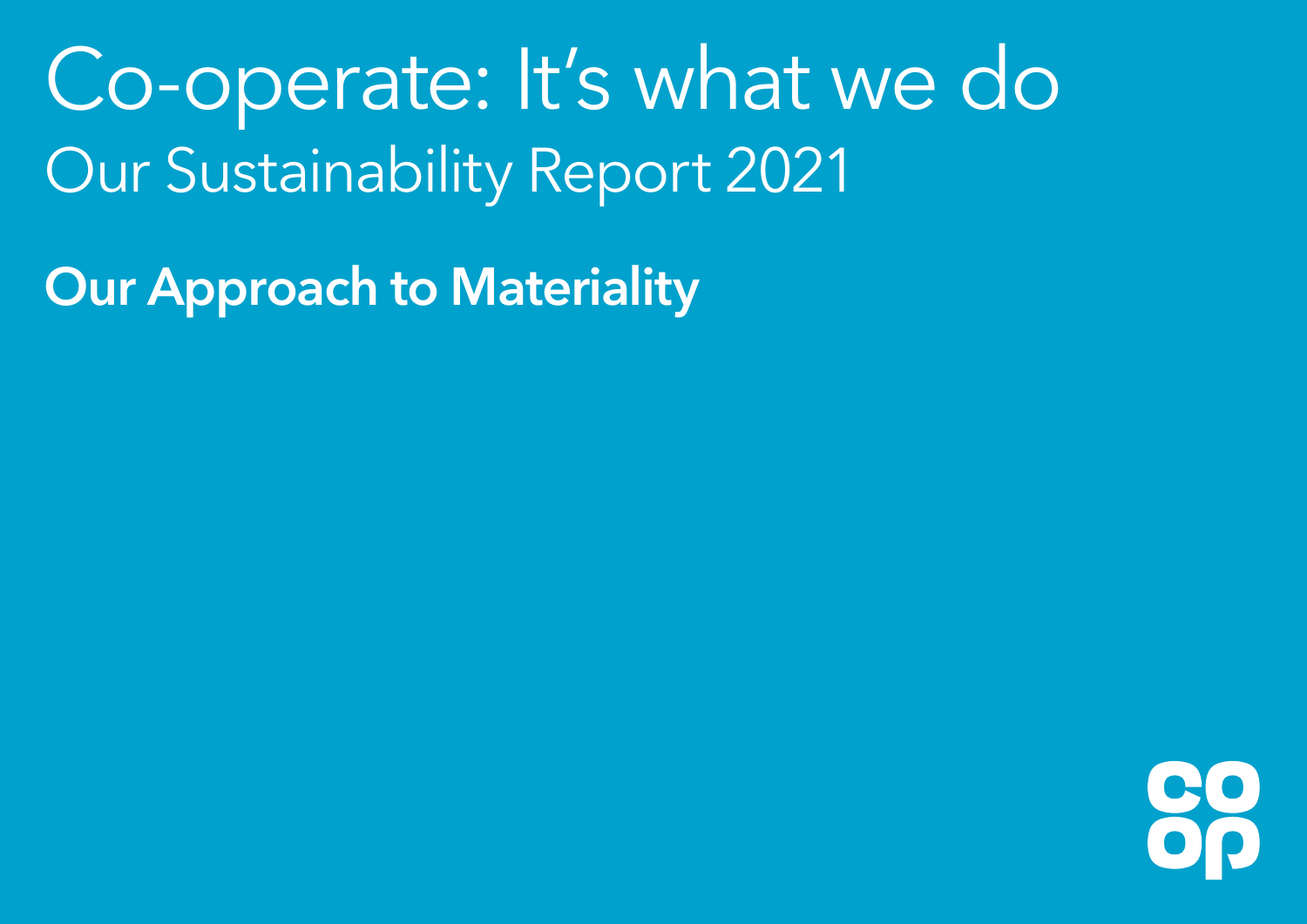# Our Approach to Materiality

Our Vision of Co-operating for a Fairer World outlines our priorities as a responsible business and our environmental, social and governance (ESG) commitments are fundamental to delivering our Vision.

As a co-operative, understanding the issues that our members, communities, colleagues and other stakeholders believe are important for us to address is central to how we operate. These insights have helped shape the development of our Vision, as well as our strategies and policies.

As we move from development to delivery of our Vision, we recognised a need to build on our existing approach through undertaking a materiality review. This is the process of identifying, refining and assessing the ESG issues that could affect a business and/or its stakeholders. For Co-op, this includes delivery of our Vision of Co-operating for a Fairer World, and the difference we're trying to make.

The results are intended to help identify our core social, environmental, economic, ethical and governance risks and opportunities, as well as anticipate new ones. The materiality outputs will also support the development of a framework for measuring our social value impact - the extent to which our activities create positive impacts for society; and to understand how we're delivering against our Vision of Co-operating for a Fairer World.

## Approach

To ensure a leading approach and objectivity, we worked with leading sustainability consultancy [Corporate Citizenship](https://corporate-citizenship.com/) to help build a methodology informed by best practice, that would address the specific needs of our Co-op. Our process is outlined below.

#### Stage 1: Landscape review and gap assessment

To identify the list of issues to prioritise, an initial longlist of issues was created through deskbased research into sector and competitor issues, and a media scan and review of international sustainability frameworks and standards. It was also informed by peer benchmarks. From this long list, a recommended shortlist of 19 key issues was developed which was then reviewed and agreed by a group of internal stakeholders.

#### Stage 2: Stakeholder consultation

Taking the short list of material issues, we consulted with a broad range of stakeholders to understand which they thought were most important for Co-op to tackle, and on which issues Co-op could have the biggest impact.

When identifying the stakeholder groups, we considered a range of factors. As a member owned business, it's essential that we understand and act on the issues that are important to our members, but we also recognise the importance of gathering views from groups that are well informed on ESG issues (e.g. expert colleagues, NGOs, charities).

Building on the gap analysis conducted previously, we also sought input on key macro trends to help us to look to the future and understand emergent issues.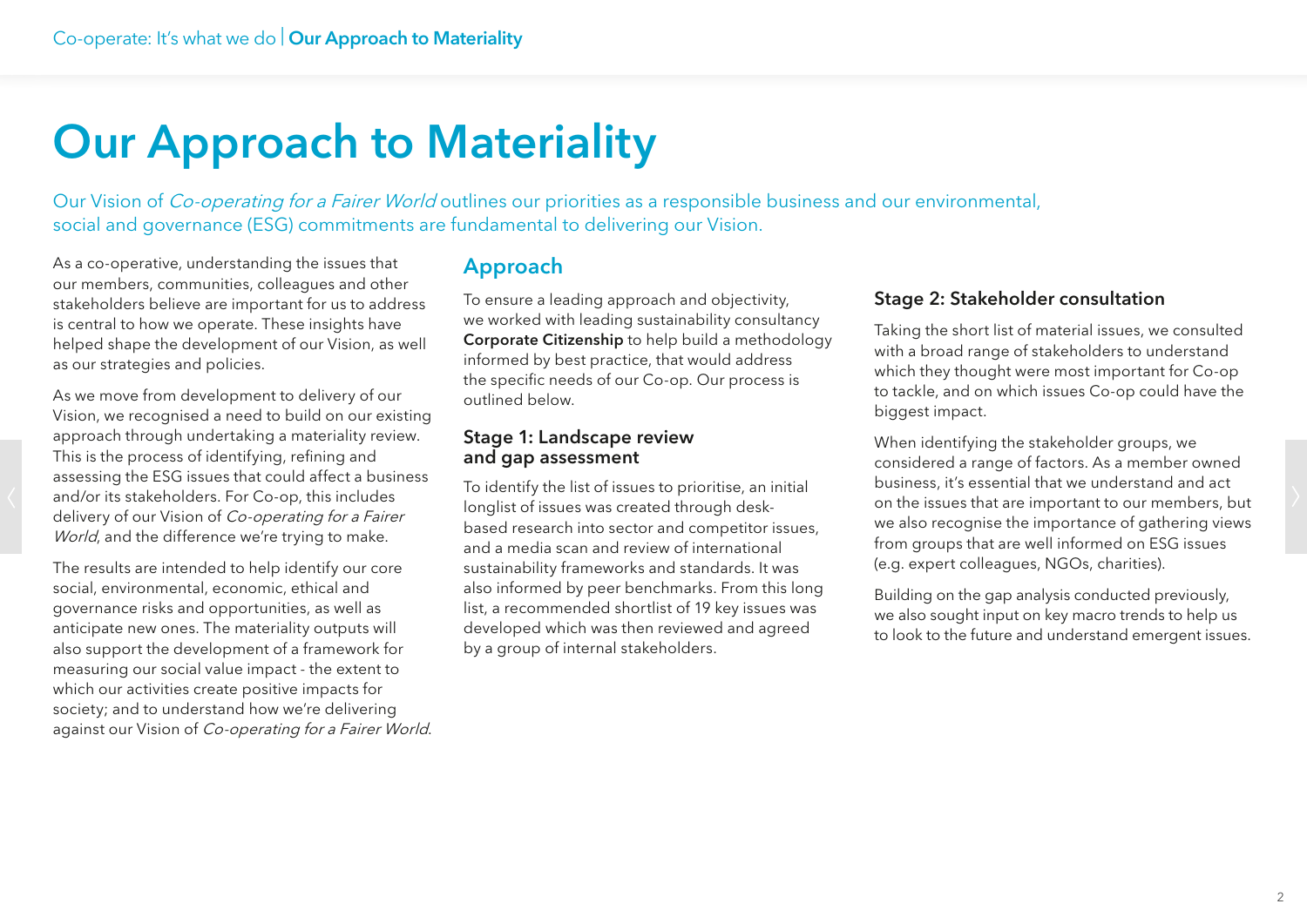#### Stage 3: Analysis, mapping and validation

Extensive analysis was undertaken on the data captured through the engagement process, resulting in the development of a materiality matrix. The matrix is supported by detailed insights and findings on each of the issues set out in a materiality report to provide context as to the positioning on the matrix.

The matrix was then reviewed and validated by a materiality working group, including subject experts from across the business, before finally being validated and approved by senior leaders across the business.

## Key

We've colour coded these issues according to the sections in our [Co-operate Report](https://www.co-operative.coop/ethics/sustainability-reporting) where you can find more detail.

Fairer for our Members<br>
Fairer for our People and Communities





Through our materiality review, we asked stakeholders which of the material issues they believe our Co-op has most ability to add value to wider society. Opportunity to impact/add value is indicated here by circle size.

Low Moderate Significant



### Stage 4: Embedding and keeping it alive

The results of the materiality review are being used to help better report on our Vision commitments. The outcomes have shaped our annual Co-operate Sustainability Report.

The materiality assessment has also helped to inform the development of a framework to enable us to

assess the extent to which we generate social value.

Through asking stakeholders to identify on which of the material issues they believe Co-op has most ability to really add value to wider society and how, we have been able to identify a small number of impact areas that will form the basis of our social

value measurement framework, which will be developed in 2022.

See more on our approach to social value measurement here.